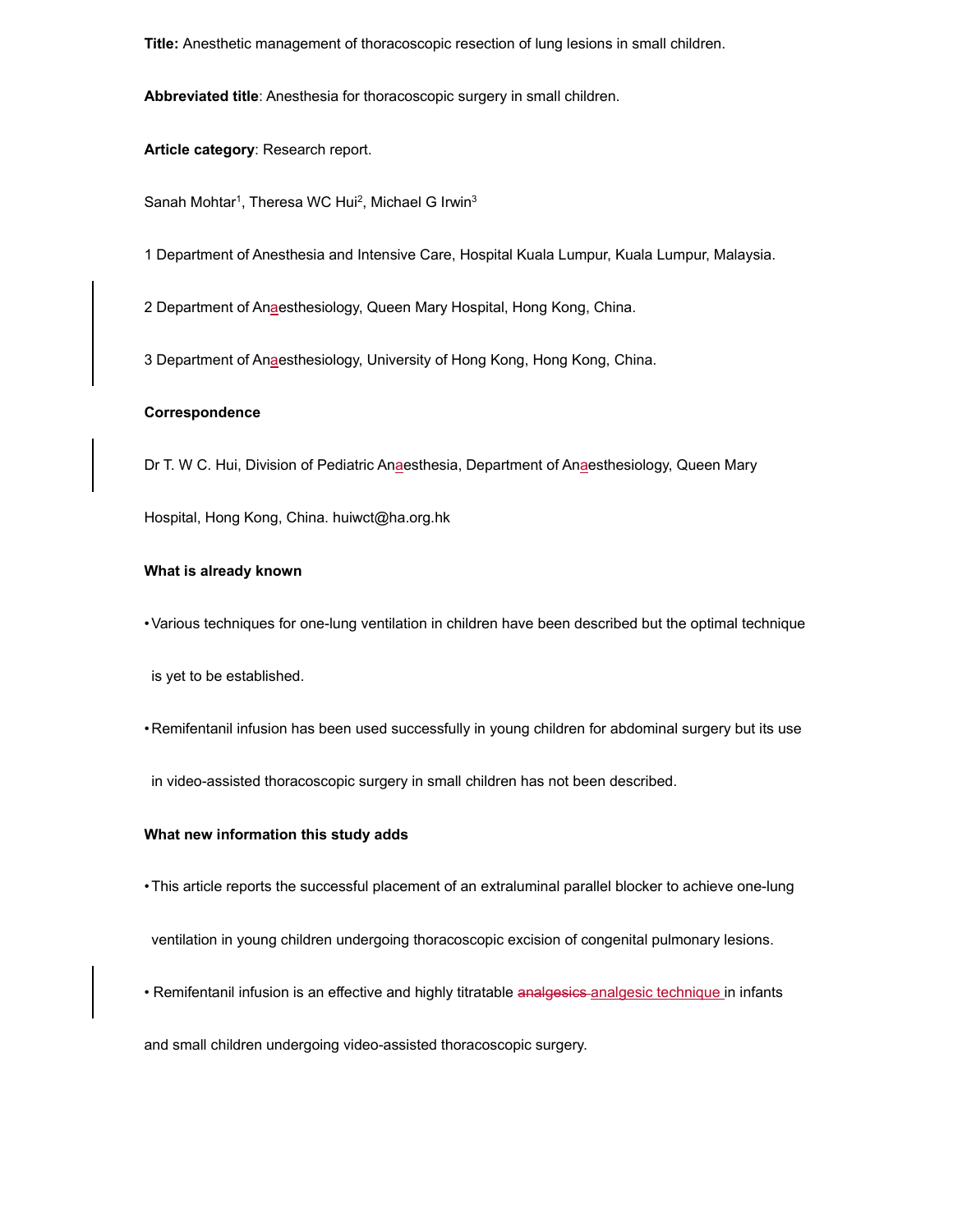#### **Summary**

**Background:** Video-assisted thoracoscopic surgery has dramatically increased over the last decade because of both medical and cosmetic benefits. Anesthesia for video-assisted thoracoscopic surgery in small children is more challenging compared to adults due to the considerable problems posed by small airway dimensions and ventilation. The optimal technique for one lung ventilation has yet to be established and the use of remifentanil infusion in this setting is not well described.

**Aims:** This study investigated the use of extraluminal bronchial blocker placement for one lung ventilation and the effect of infusion of remifentanil in infants and small children undergoing videoassisted thoracoscopic surgery.

**Methods**: We retrospectively reviewed the technique of one-lung ventilation and the hemodynamic effects of remifentanil infusion in thirty-one small children during elective video-assisted thoracoscopic surgery for congenital lung lesions under anesthesia with sevoflurane or isoflurane, oxygen and air. Patients' heart rate, blood pressure and end-tidal carbon dioxide at baseline (after induction of anesthesia), immediately after one lung ventilation, during carbon dioxide insufflation, and at the end of one-lung ventilation were extracted from the database and analyzed. The use of vasopressors or dexmedetomidine was also recorded and analyzed.

**Results**: Extraluminal placement of a bronchial blocker alongside the tracheal tube was successfully performed in 96.7% of cases (29 patients) without any serious complications or arterial oxygen desaturation. There was no significant rise in blood pressure or heart rate even with the rise of endtidal carbon dioxide concentration during video assisted thoracoscopic surgery. In 58% of patients (18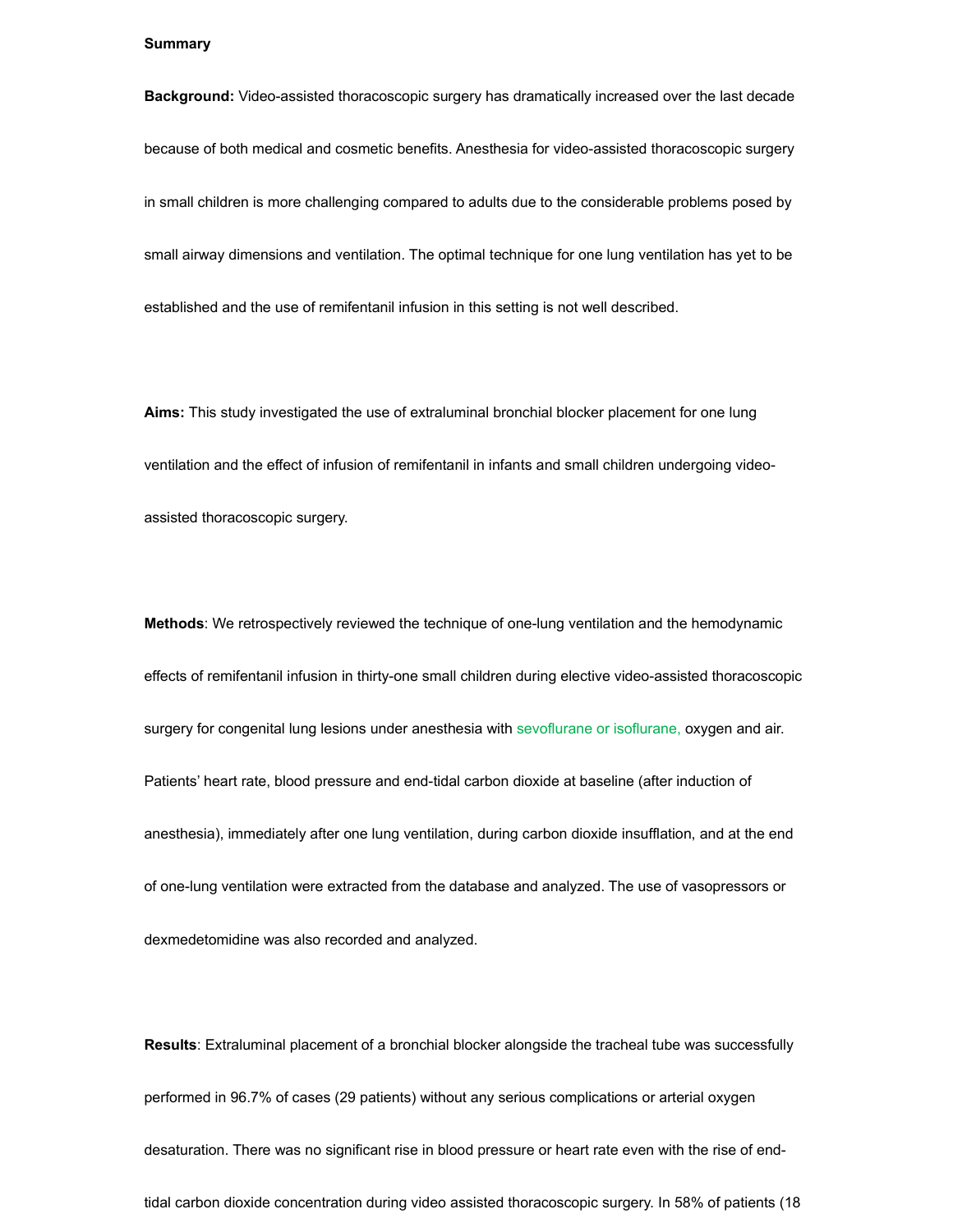patients), phenylephrine was administered to maintain the blood pressure within 20% of the baseline

value. There was no significant change in the heart rate of all patients at each time point.

**Conclusions**: One-lung ventilation with an extraluminal parallel blocker was used effectively in this

series of young children undergoing thoracoscopic excision of congenital pulmonary lesions.

Remifentanil infusion attenuated surgical stress effectively in infants and small children undergoing

video-assisted thoracoscopic surgery.

## **Keywords:**

Video-assisted thoracoscopic surgery, congenital lung lesions, small children, one- lung ventilation,

bronchial blocker, remifentanil.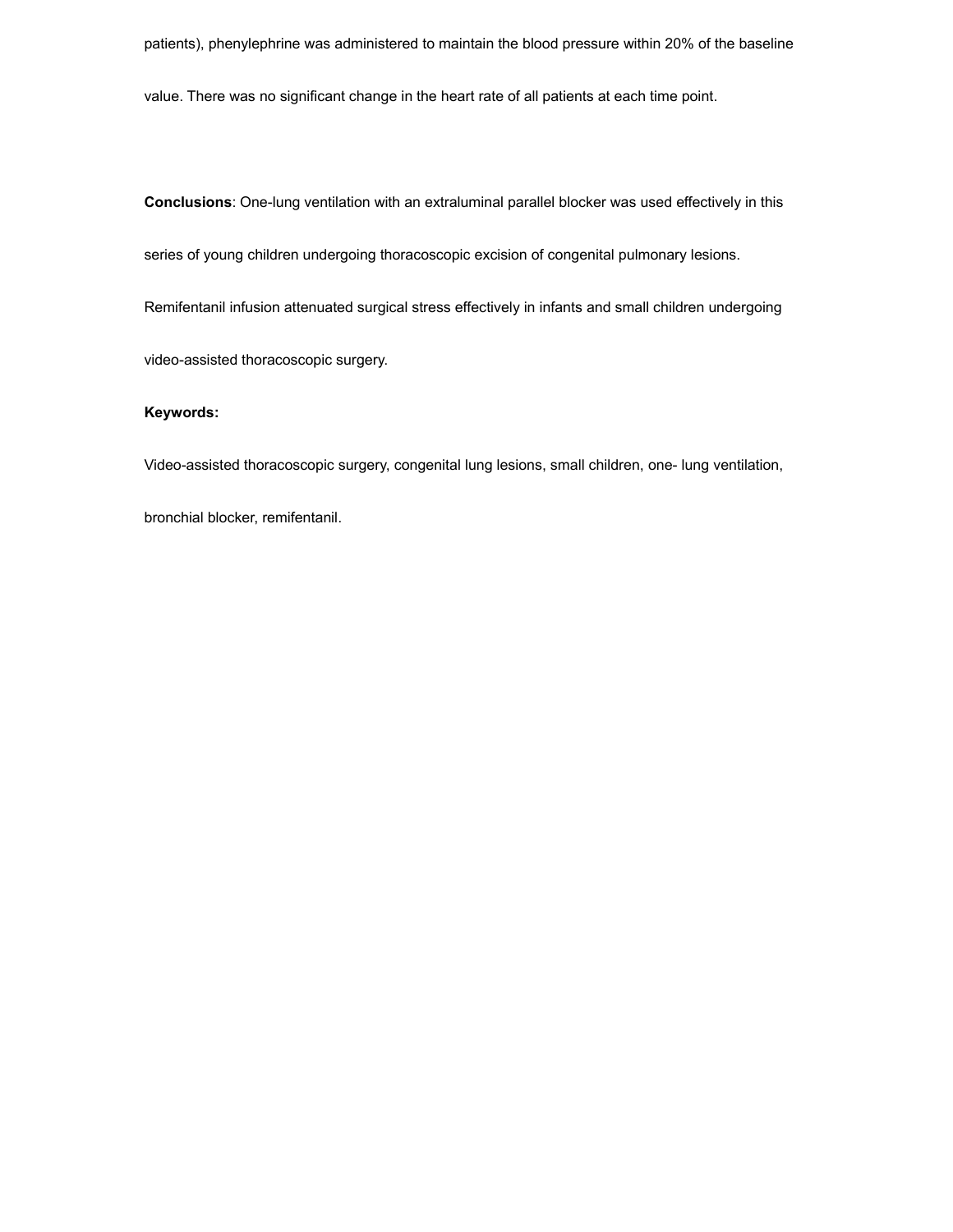## **Introduction**

In recent years, the diagnosis of congenital lung malformations in infants and small children has increased due to improvement in routine antenatal ultrasound and postnatal imaging.<sup>1,2</sup> The most common lesions are congenital pulmonary airway malformation (CPAM; previously known as congenital cystic adenomatoid malformation) and pulmonary sequestration. In these malformations, despite the lack of symptoms, patients are at risk of recurrent chest infections and, if left untreated, malignant transformation can occur.3 For these reasons, congenital lung lesions were traditionally resected electively by pulmonary lobectomy via a posterolateral thoracotomy incision. However, over the last decade, technology for video-assisted thoracoscopic resection for congenital lung malformations has dramatically improved and has now become the standard technique. The advantages of video-assisted thoracoscopic surgery compared with open thoracotomy include smaller chest incision, reduced postoperative pain, more rapid recovery and shorter hospital stay.4,5 Moreover, long term musculoskeletal complications associated with posterolateral thoracotomy, such as asymmetric chest wall, scoliosis and winged scapula, are avoided.6

Video-assisted thoracoscopic procedures in children require one-lung ventilation to facilitate clear visualization of thoracic contents and reduce lung injury from the use of retractors.7 Methods that have been used for lung isolation in children include single-lumen endobronchial tubes, double-lumen tracheal tubes, UniventTM tracheal tubes (Fuji Systems Corporation, Tokyo, Japan) and balloon-tipped endobronchial blockers. Nevertheless, because of the considerable constraints imposed by small airway dimensions, a clinical "gold standard" for one- lung ventilation has not yet been established.<sup>8</sup> Furthermore, lung isolation and intraoperative remifentanil (an ultra-short acting opioid) infusion have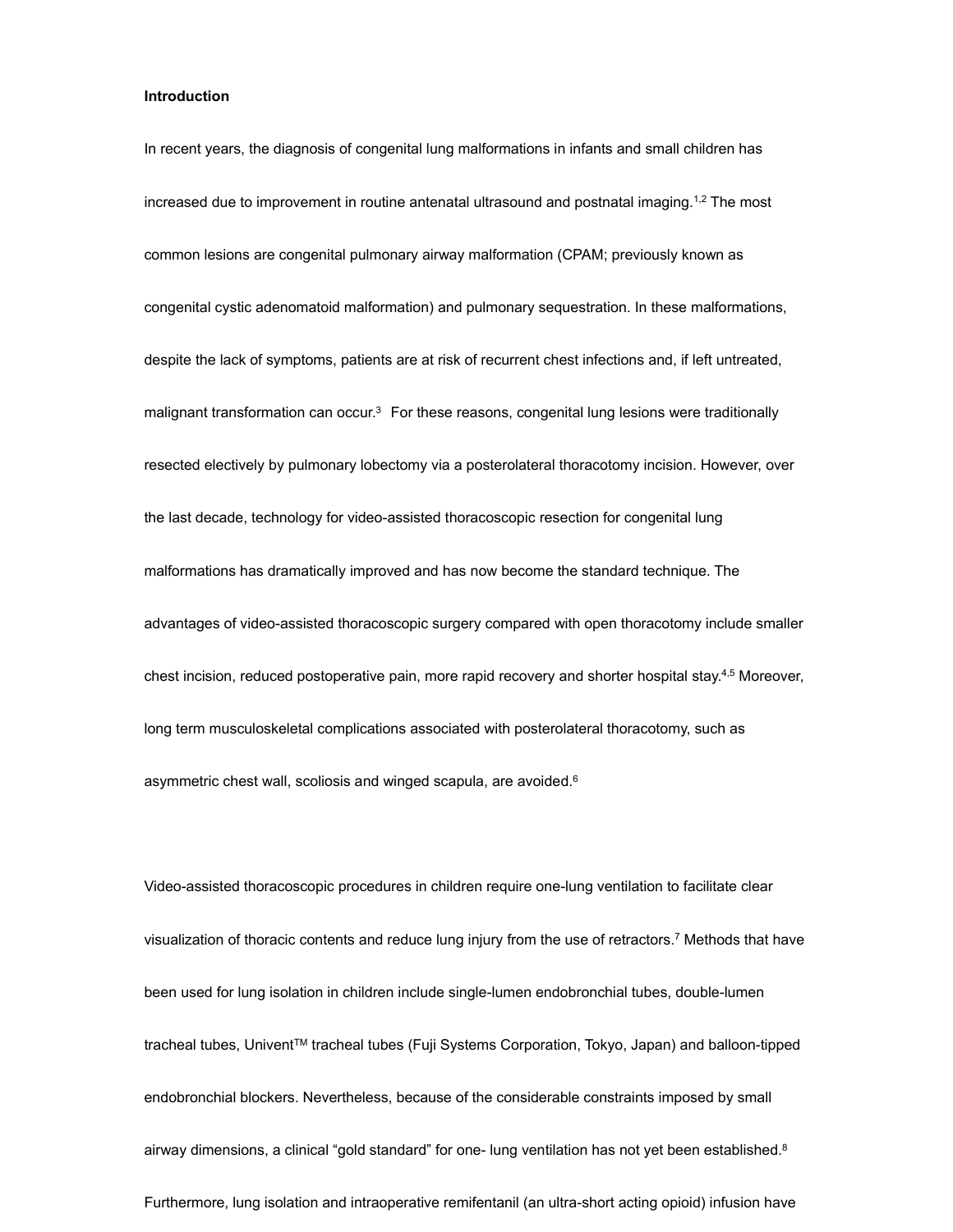mostly been described only in older children. The purpose of this report is to describe our anesthetic experience with video-assisted thoracoscopic resection of congenital lung malformations in small children of 3 months to 5 years of age with special emphasis on the one- lung ventilation technique and intraoperative use of remifentanil.

### **Materials and Methods**

With approval from our local institutional review board, the database and records of paediatric patients who had video-assisted thoracoscopic resection for congenital pulmonary lesions with one lung ventilation from 2007 to 2013 in Queen Mary Hospital, Hong Kong, were retrieved from the hospital's electronic Clinical Management System and Anesthetic Information System (CompuRecord™, Philips Medical Systems, Eindhoven, Netherlands). Exclusion criteria were patients less than 3 months old, ASA 4 and above and emergency surgery. In our institution, elective resection of asymptomatic pulmonary lesions is done at the age of at least 3 months.<sup>9</sup> Demographic data and method of one lung ventilation and anesthetic technique were documented. Hemodynamic and respiratory variables were recorded at T1 baseline (after induction of anesthesia); T2 immediately after one- lung ventilation; T3 during carbon dioxide insufflation and T4 at the end of one- lung ventilation. The administration of any vasoactive agent or dexmedetomidine was also extracted from the database and analyzed.

#### *Anesthetic Management*

Video-assisted thoracoscopic surgery was performed under general anesthesia in lateral decubitus position. Standard monitoring includes electrocardiogram, pulse oximetry (SpO2) and non-invasive blood pressure plus invasive arterial blood pressure using IntelliVue MP90 (Philips Healthcare, Eindhoven, Netherlands). Anesthetic induction was either inhalational with sevoflurane or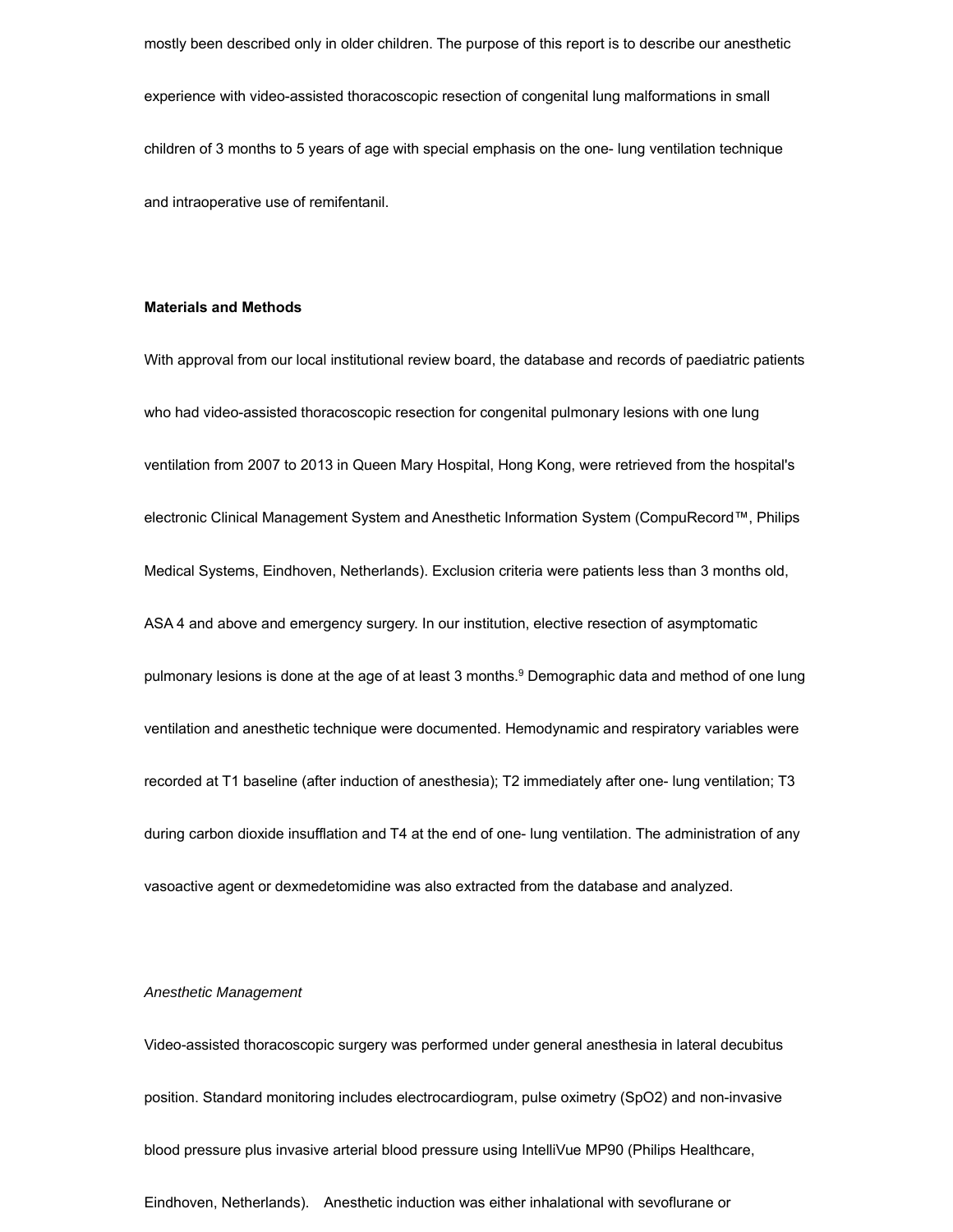intravenously with propofol. Atracurium was given to facilitate endotracheal intubation. A standard uncuffed endotracheal tube ranging from 3.0 to 5.0 mm internal diameter (based on predicted age formula) was first inserted into either the left or right main bronchus of each patient depending on the site of surgery. Correct tube placement was confirmed by clinical auscultation. This endotracheal tube was used to position the respective 3, 4 or 5 F bronchial blocker.

For one lung isolation in children younger than 6 years of age, a balloon-tipped bronchial blocker: either a Fogarty® embolectomy catheter (Edwards Lifesciences Corp, Singapore) or an Arndt® endobronchial blocker, (Cook Medical, IN, USA) was selected. When the blocker was in the selected bronchus, the first endotracheal tube was then pulled out to the proximal end of the bronchial blocker, leaving the bronchial blocker in situ. Subsequently, another endotracheal tube was inserted into the trachea and secured. A Microcuff® tracheal tube (Kimberly-Clark, Roswell, GA, USA) was selected for endotracheal intubation, except in the early period of the case series where we used an uncuffed standard tube in nine patients. A 2.2 or 2.8 mm flexible fiberoptic bronchoscope (depending on the size of the endotracheal tube used) was advanced to confirm the correct position of the endotracheal and bronchial tubes, as well as to visualize the volumes of air needed to produce an adequate seal following bronchial balloon inflation. The bronchoscope was then removed, and the bronchial blocker was securely taped to the face. After lateral decubitus positioning, further auscultation and fiberoptic visualization reconfirmed the proper placement of the bronchial blocker. Maintenance of anesthesia was with sevoflurane (1.5-2.5%) or isoflurane (0.7-1.4%), oxygen and air. For each patient, remifentanil was used for intraoperative analgesia by continuous infusion. Average remifentanil infusion rate was calculated as total remifentanil infusion dose/weight/duration of remifentanil infusion. Intravenous dexmedetomidine was given routinely (after it became available in our institution) as a slow bolus or infusion for its anesthetic sparing<sup>10</sup>, analgesic<sup>11</sup>, and possible neuroprotective effects.<sup>12</sup>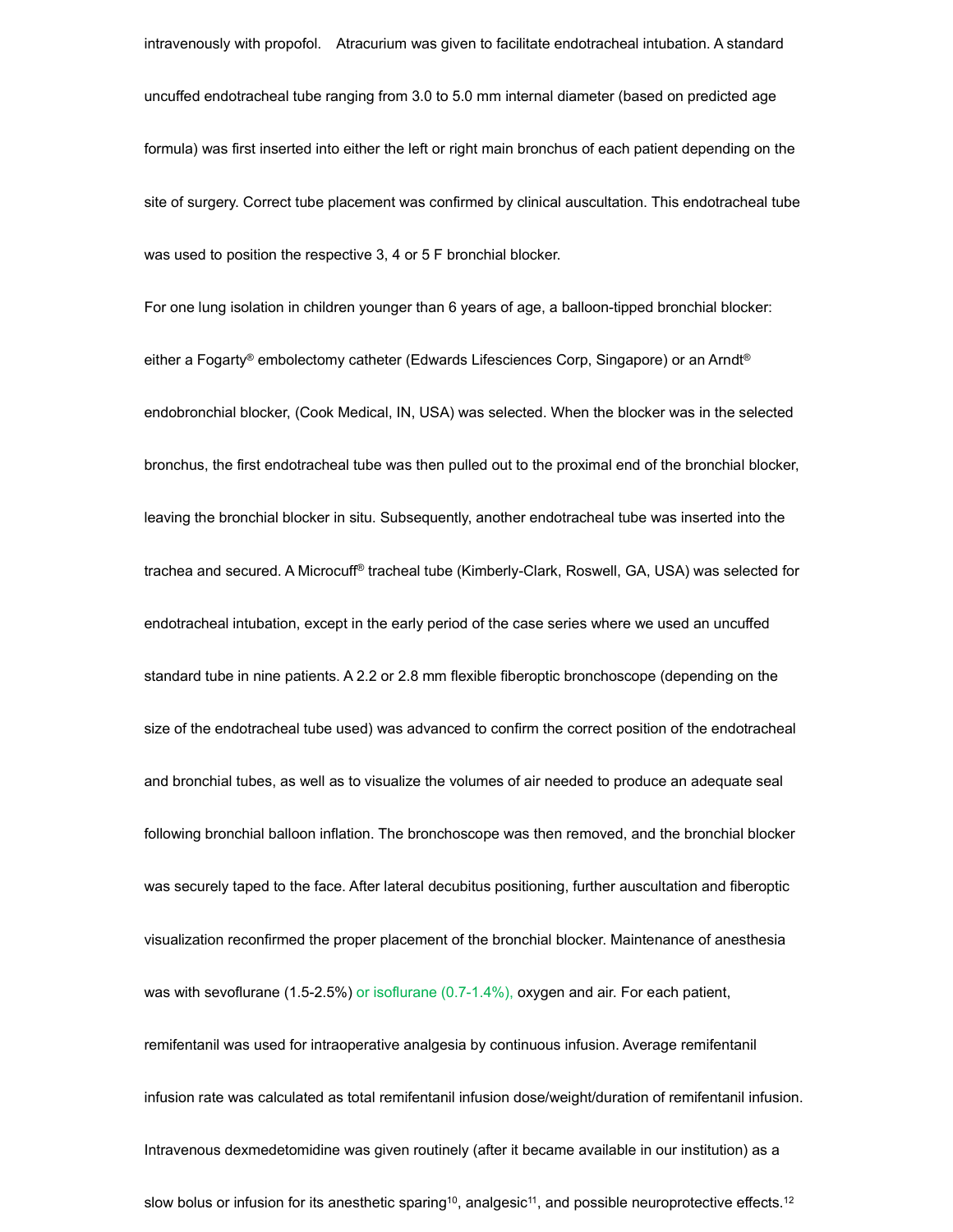Pressure controlled mechanical ventilation was provided using the General Electric Aestiva/5TM (DatexOhmeda, Inc, Madison, WI, USA) anesthesia machine. Single lung ventilation was commenced immediately after inflation of the bronchial blocker under fiberoptic control. All patients received 100% inspiratory oxygen concentration to facilitate absorption atelectasis of the blocked lung. For patients in whom the blind ended Fogarty® embolectomy catheter was inserted, a short period of apnea and suctioning preceding balloon inflation; insufflation of carbon dioxide into the hemithorax and manual compression of the lung by surgeon prior to balloon inflation at the beginning of surgery accelerated lung deflation. When using the Arndt® endobronchial blocker, the lung could be emptied via the working canal when the lasso was removed. Over time, the inspired oxygen concentration was gradually decreased, titrating to maintain a  $SpO<sub>2</sub> > 95%$ . The ventilator settings were adjusted during the video-assisted thoracoscopic procedure with smaller tidal volumes and increased respiratory rates. The peak inspiratory pressure was limited to <30cmH2O, allowing some degree of permissive hypercapnia.

All patients received a bolus of intravenous morphine and paracetamol (except in the early period of the case series when the intravenous formulation was unavailable, per rectum was used) intraoperatively and skin wound infiltration with 0.25% levobupivacaine towards the end of the surgical procedure. An intercostal nerve block was performed if the procedure was converted to open thoracotomy.

### **Results**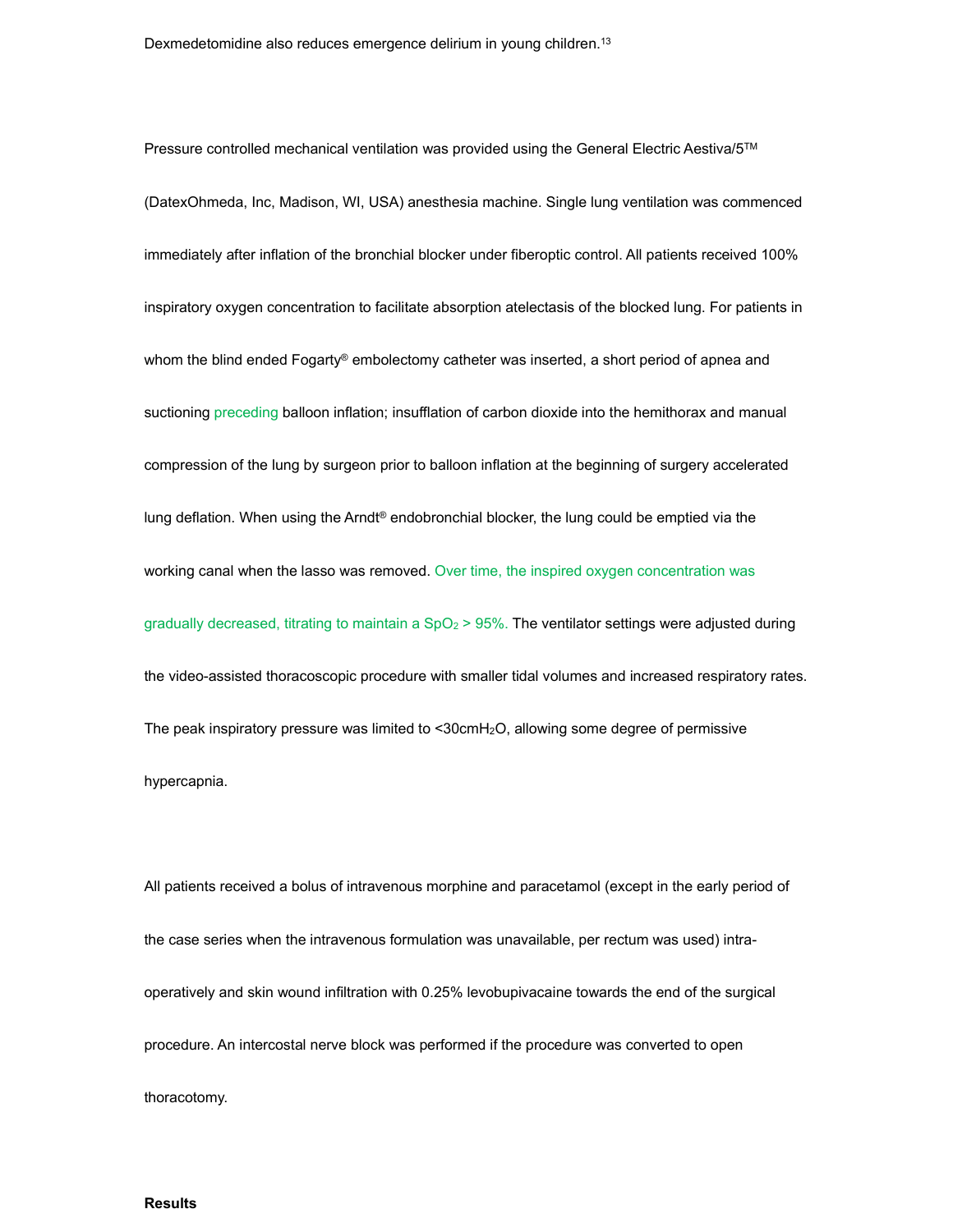Of the 60 cases that were initially identified, 26 did not meet the inclusion criteria and 3 were excluded because one lung ventilation technique was deemed not necessary by the surgeon, resulting in 31 cases studied. (Fig 1) Demographic data are shown in Table 1. Seventeen patients were infants, 12 were aged between 13-24 months and only two patients aged more than 24 months at the time of surgery; of which the oldest patient in this group was operated on for recurrent congenital pulmonary airway malformation. Thirty patients were diagnosed antenatally, between 20 and 37 weeks by ultrasonography and were asymptomatic after birth. Only one patient with associated multiple congenital abnormalities was diagnosed in the postnatal period. One patient presented at four months of age with respiratory symptoms. Postnatal chest X-ray did not show any abnormal lesion in 7 patients; however, thoracic computed tomography showed the prenatally detected lung lesions in all.

Single lung isolation was required during video-assisted thoracoscopic surgery in 31 patients (Table 2). The extraluminal parallel placement technique of bronchial blocker to tracheal tube was performed in 29 patients. Size of the Fogarty<sup>®</sup> catheter and Arndt<sup>®</sup> blockers are reported in table 2. In our series, 29 of the 31 patients (93.5%) had successful blocker placement and complete lung isolation. A Fogarty® catheter was used in seventeen patients and an Arndt® endobronchial blocker in the rest.

Eighteen bronchial blockers were placed in the right main bronchus and twelve in the left. Left main bronchus bronchial blocker placement failed in a 20-month baby girl, the first patient of this case series, in whom the nature and size of the bronchial blocker used was not recorded. Intraoperative flexible fiberoptic bronchoscopy was used to identify technical problems and to assist in their management. In a 3-year-old girl (patient 21) with congenital pulmonary airway malformation of the left lower lobe, leakage of the 5F Arndt® blocker's balloon led to re-expansion of the left lung during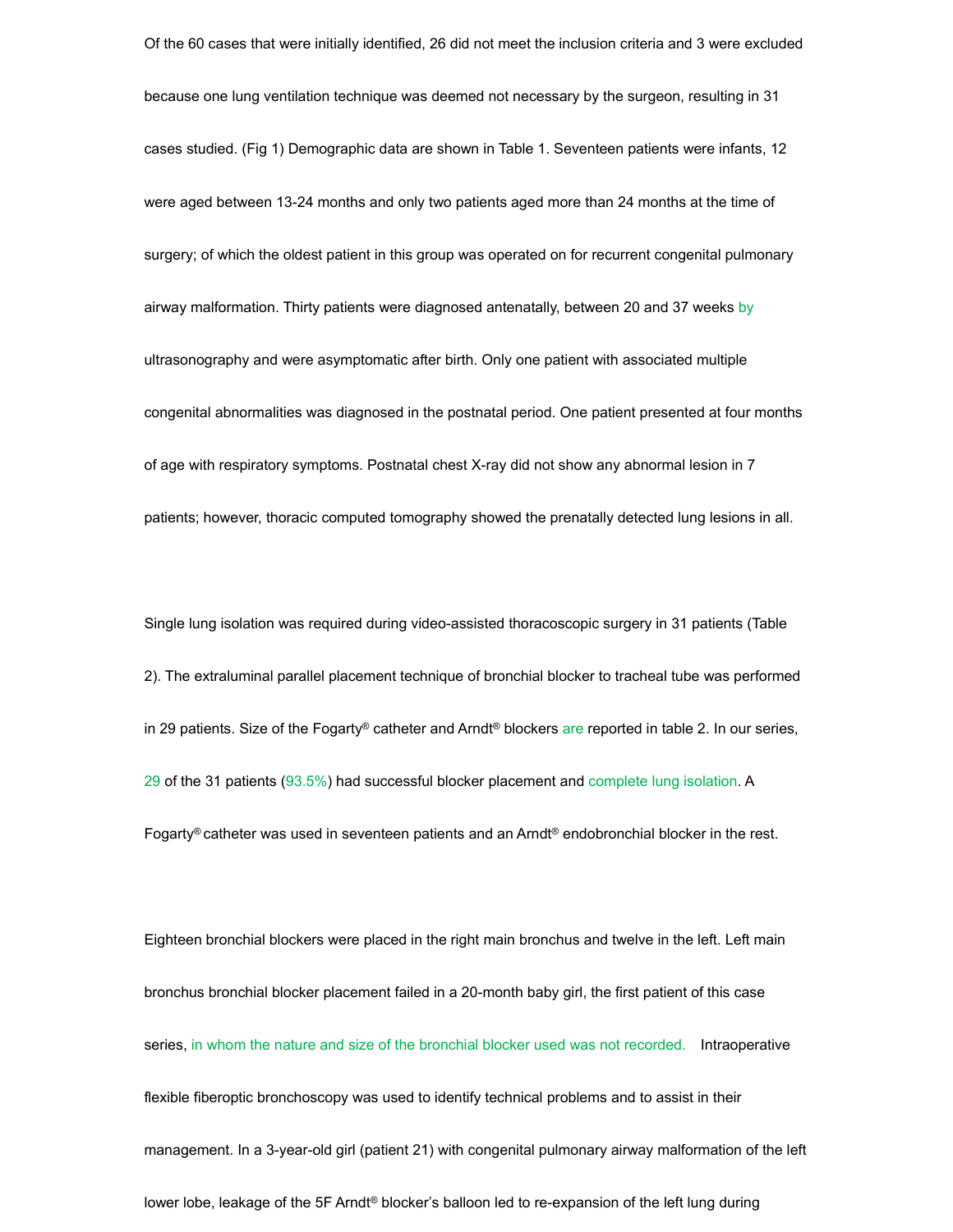surgical resection. The leaking Arndt<sup>®</sup> blocker was exchanged for a Fogarty<sup>®</sup> catheter under bronchoscopic guidance. However, after about half an hour on one- lung ventilation, the Fogarty® catheter slipped out. The endotracheal tube was pushed into the right main bronchus under fiberoptic bronchoscope visualization to re-establish one- lung ventilation. There were no serious adverse events during the incident. There was also no episode of significant desaturation with apneic ventilation during bronchial blocker placement and flexible bronchoscopy. In one patient, it was not possible to achieve complete one lung isolation because of a very high origin of the right upper-lobe bronchus. However, it did not create any significant problems intraoperatively.

Apart from the three patients mentioned above, there were no other immediate or delayed complications from bronchial blocker placement. In four patients, surgeons converted the thoracoscopic procedure to an open thoracotomy for surgical reasons. These included bleeding, severe adhesions and an exceptionally large lesion with difficult resection. All patients, except one (patient 14) who had underlying cyanotic congenital heart disease, tolerated the thoracoscopic insufflation of carbon dioxide to a pressure of 4-5 mmHg at basal flow of 1L.min-1. The significant oxygen desaturations contributed to the decision to convert to open thoracotomy in this patient. The maximum end-tidal carbon dioxide recorded in this series of patients was 9.5kPa. Hemodynamic and respiratory data at T1 represent maintenance of anesthesia without the influence of surgical stimulation (baseline values). Data sets at T2 were recorded immediately after one- lung ventilation, T3 shortly after carbon dioxide insufflation and T4 at the end of one- lung ventilation. (Table 3) There was an expected rise in end-tidal carbon dioxide with carbon dioxide insufflation (Table 3). The blood pressures (systolic, mean and diastolic) were relatively constant at these four-time points. Heart rates showed a similar pattern throughout these periods. (Table 3).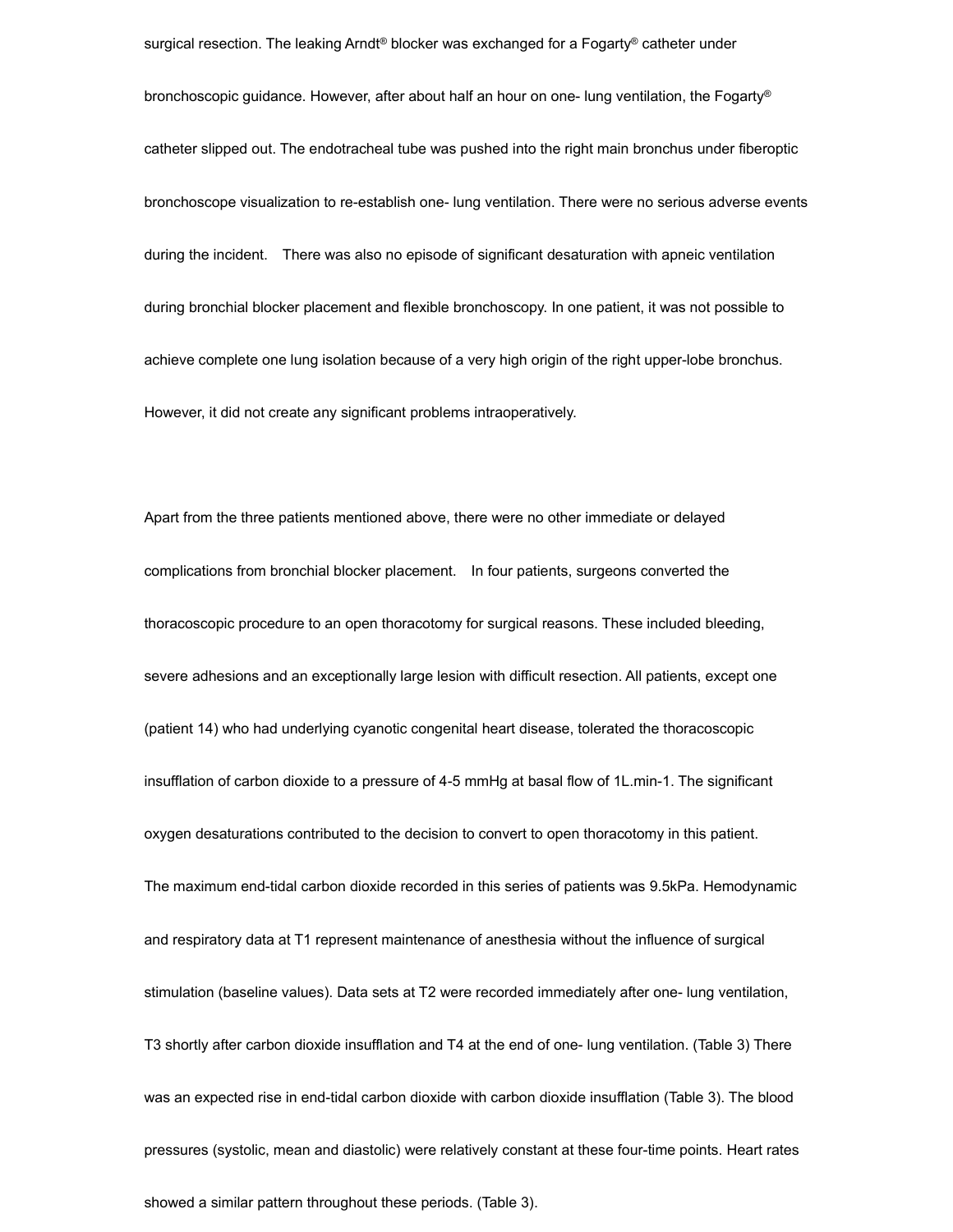The average remifentanil infusion rate ranged from 0.08 - 0.30 mcg.kg $^{-1}$ .min $^{-1}$ . Among these 31 patients, 18 (58%) were given the phenylephrine as bolus or as infusion. Of the 23 patients who were also given intravenous dexmedetomidine, 21 received a bolus dose of 0.3‐ 0.9 mcg.kg $^{-1}$ . In 2 patients, dexmedetomidine was administered as an infusion throughout surgery with total dose ranging from 1.25 -1.9 mcg.kg $^{-1}$ . Among these patients, 14 (60.5%) received phenylephrine. Out of the eight remaining patients who were not given dexmedetomidine, four (50%) received phenylephrine.

We could not find any association between the dose of drugs, age, side of operation, intrathoracic inflation pressure, or peak inspiratory pressure and the administration of vasopressor in this cohort of patients. The number of cases is, however, relatively small and very likely to be underpowered to adequately detect or explain such an association.

Twenty-six patients were extubated at the end of surgery and were managed in the pediatric intensive care unit. Among five patients whose lungs were ventilated postoperatively, two occurred early in the case series. One patient had difficult surgery for congenital emphysema with a long duration of anesthesia (about 8 hours) and another two had intra-operative bleeding which necessitated conversion to open thoracotomy. Mean pediatric intensive care unit stay was 1.7 days, and mean hospital stay was 3.9 days.

### **Discussion**

Antenatal diagnosis of congenital pulmonary malformations is increasing and leads to presentation for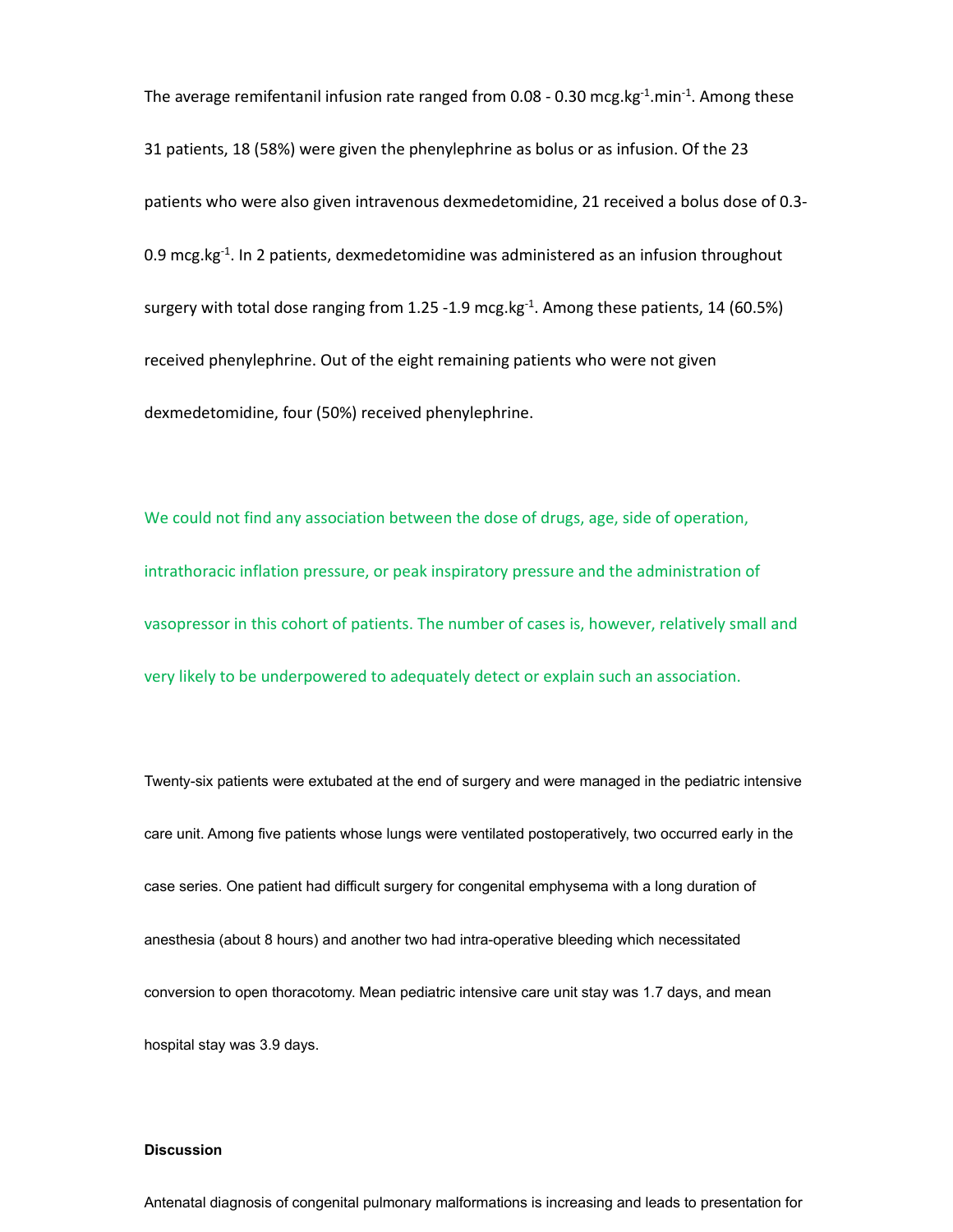resection in early infancy. Video-assisted thoracoscopic surgery is now the technique of choice in both adult and pediatric thoracic surgery because of smaller chest incisions, reduced postoperative pain and more rapid recovery compared with thoracotomy.<sup>5,6,14</sup> This change in surgical technique has influenced anesthetic management. Although video-assisted thoracoscopic surgery can be performed by creating a capnothorax, via insufflation of carbon dioxide into the pleural cavity, one-lung ventilation of the nonoperative lung optimizes surgical exposure.15

There are several techniques for one-lung ventilation in pediatric patients. Selective contralateral mainstem bronchus intubation for one-lung ventilation has been described.16 For older children, double-lumen tube and UninventTM tube® (Fuji Systems Corporation, Tokyo, Japan) are available for lung isolation. However, both double-lumen tubes and UniventTM tubes are unsuitable in infants and small children because of their large outer diameter.17 Therefore, other techniques are often required. A specially designed double-lumen tube (Marraro)® for neonates and infants has been used successfully,<sup>18</sup> but it is not widely available. Hence, endobronchial intubation with a balloon-tipped bronchial blocker such as the Arndt® endobronchial blocker or Fogarty® embolectomy catheter is the technique often used to achieve one-lung ventilation in this age group of children.

In older children, the Arndt® endobronchial blocker is inserted through the endotracheal tube (endoluminal) and alongside the fiberoptic bronchoscope. After advancing the bronchoscope into the desired bronchus, the blocker is then threaded into location by a guide loop. However, with this endoluminal method, the smallest 5F Arndt® endobronchial blocker requires at least a 4.5mm ID endotracheal tube which limits the technique to patients 2 years and older.19 An alternative method is needed to achieve one-lung ventilation in infants with smaller endotracheal tubes. For extraluminal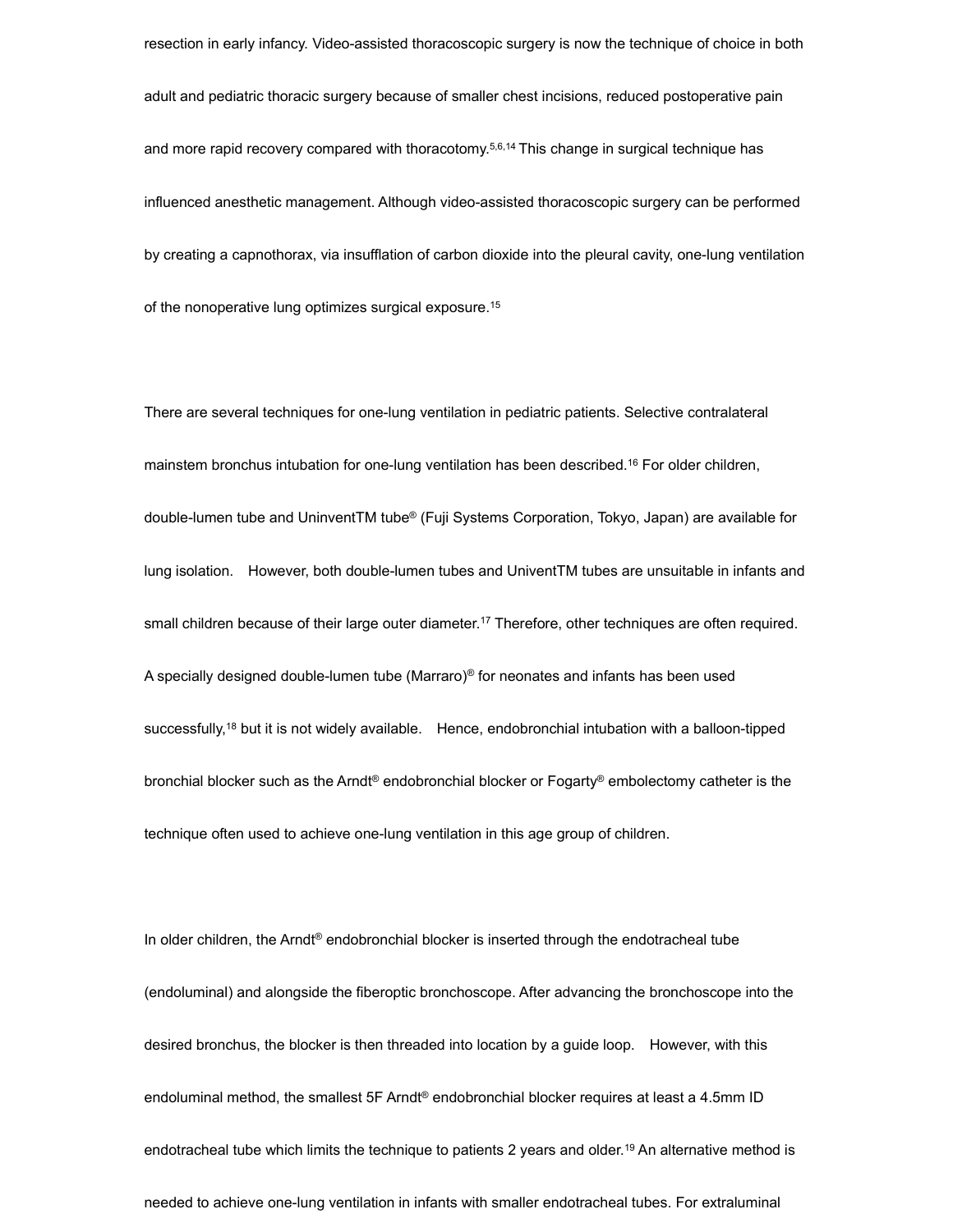placement, the blocker is placed alongside the endotracheal tube and different methods of extraluminal placement of the blocker have been reported. In our institution, because the vast majority of the patients were less than 24-months old, parallel extraluminal blocker placement using 3 or 4F Fogarty® embolectomy catheter (5F Arndt® blocker in bigger children) was the technique of choice. We achieved this by temporary intubation of the desired main bronchus with an uncuffed tracheal tube to guide the blocker placement, after which the endotracheal tube was withdrawn. A second tracheal tube, Microcuff® (Kimberly-Clark, Roswell, GA, USA), was then inserted parallel to the blocker into the trachea. Flexible fiberoptic bronchoscopy confirmed optimal blocker placement and cuff inflation whilst the patient was ventilated using an adapter with a side port for ventilation. Due to familiarity with this technique, there was no significant episode of desaturation even with a period of apnea during the placement procedure. Fluoroscopic guidance of the extraluminal blocker has been reported but requires radiation exposure.20

More recently, we have used the 4F Python® embolectomy catheter [Applied Medical Resources Corporation, California, USA] in place of the Fogarty® catheter. This embolectomy catheter is easier to manipulate directly into the mainstem bronchus under fiberoptic guidance, negating the need to use an endotracheal tube as a conduit. However, in the occasional difficult anatomy, using an endotracheal tube as a conduit is still necessary.

Inflation of the bronchial blocker balloon to achieve an adequate seal is required for lung collapse and better operating conditions. This is done under fiberoptic guidance until the balloon reaches the bronchial wall with a variable amount of air needed depending on the patients' age and weight.<sup>16</sup> There is the potential risk of blocker balloon dislodgement into the trachea although in our series, this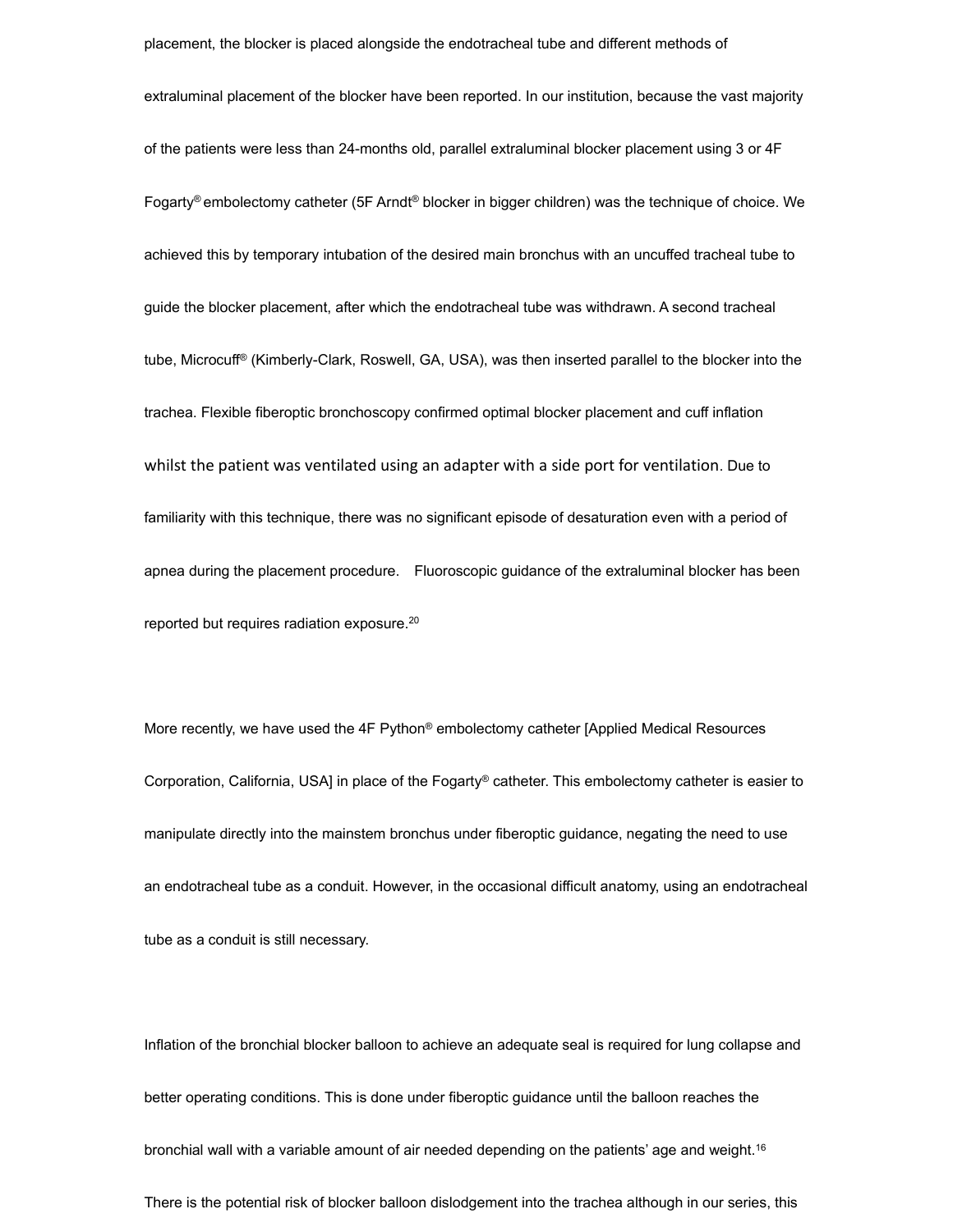only happened once. Direct fiberoptic visualization during balloon inflation as well as during manipulation is important to prevent injuries related to the balloon inside the small main bronchus, particularly pressure-induced mucosal trauma. Most of the bronchial blocker balloons have lowvolume high–pressure properties. Over distension of the blocker balloon can damage or rupture the airway<sup>21</sup> or herniate into the carina with blockage of both bronchi.

The use of an ultrathin polyurethane Microcuff® endotracheal tube with an extraluminal blocker provides a sufficient seal to achieve adequate ventilation pressures and optimal gas exchange as well as a more precise capnograph trace, decreased consumption of inhalational anesthetic agents and less environmental pollution. The ability to provide effective ventilation is particularly beneficial during video-assisted thoracoscopic procedures where alterations in compliance and ventilation may result in the need to alter peak inflation pressures.<sup>22</sup>

During video-assisted thoracoscopic surgery, both one-lung ventilation and carbon dioxide insufflation are associated with an increased risk of hypercapnea and its consequences.<sup>23</sup> In our series, both the heart rate and blood pressures were fairly stable throughout the procedure. We routinely use remifentanil infusion at an average infusion rate of 0.08-0.30 mcg.kg-1.min-1. The pharmacodynamics effects of remifentanil according to age have been reported. Michel F et al showed that the heart rate and mean blood pressure did not vary in neonates and older children up to 2 years who underwent general anesthesia with remifentanil-sevoflurane for abdominal surgery. However, lower doses of remifentanil and lower concentrations of sevoflurane in neonates were used compared with the older children.24 Remifentanil is highly titratable with a fast onset and short duration of action, allowing rapid recovery after surgery. This allows us to achieve high analgesic doses intraoperatively without the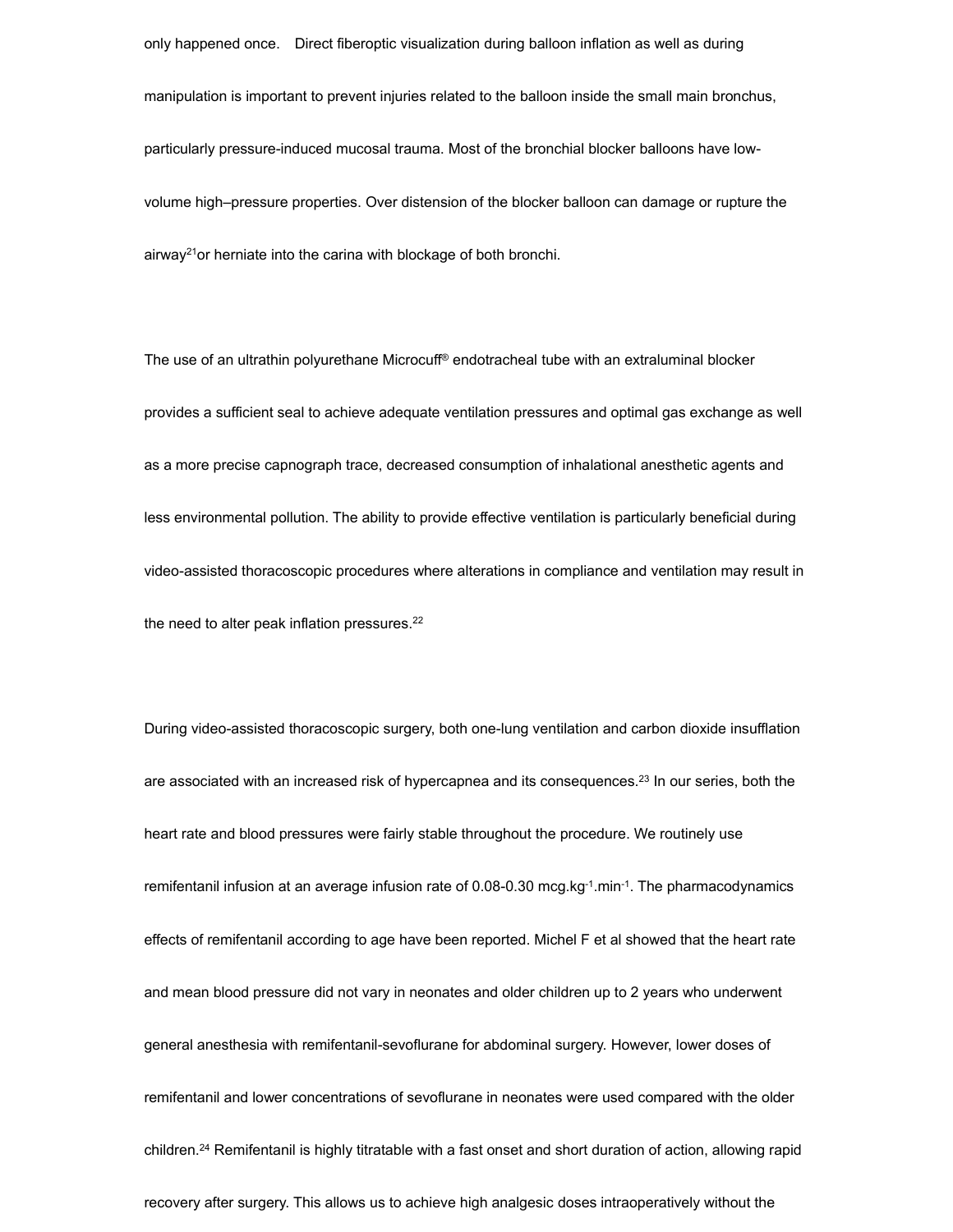need for postoperative ventilation.

In the 23 patients who were given dexmedetomidine, we did not find any association with bradycardia or hypotension during administration. This is probably related to the small dose administered. We cannot comment on potential beneficial effects such as anesthetic sparing, analgesia or emergence delirium with dexmedetomidine because of the small number of patients.

It is important to note that this is a retrospective observational study, wherein all the data collected were from the patients' records and the administration of remifentanil, inhalational agent, other analgesics and fluids were not controlled. Therefore, we cannot be certain that the dose adjustments directly link to the hemodynamic effects and confounding variables cannot be excluded. Future prospective, randomized controlled trials are required to further evaluate this effect.

One-lung ventilation with extraluminal parallel blocker placement can be used effectively in young children undergoing thoracoscopic excision of congenital pulmonary lesions. Remifentanil infusion for video-assisted thoracoscopic surgery was highly titratable and effective in infants and small children.

#### **Ethics Approval**

This study was approved by the local institutional review board at Queen Mary Hospital, Hong Kong.

# **Funding**

This study was carried out without funding.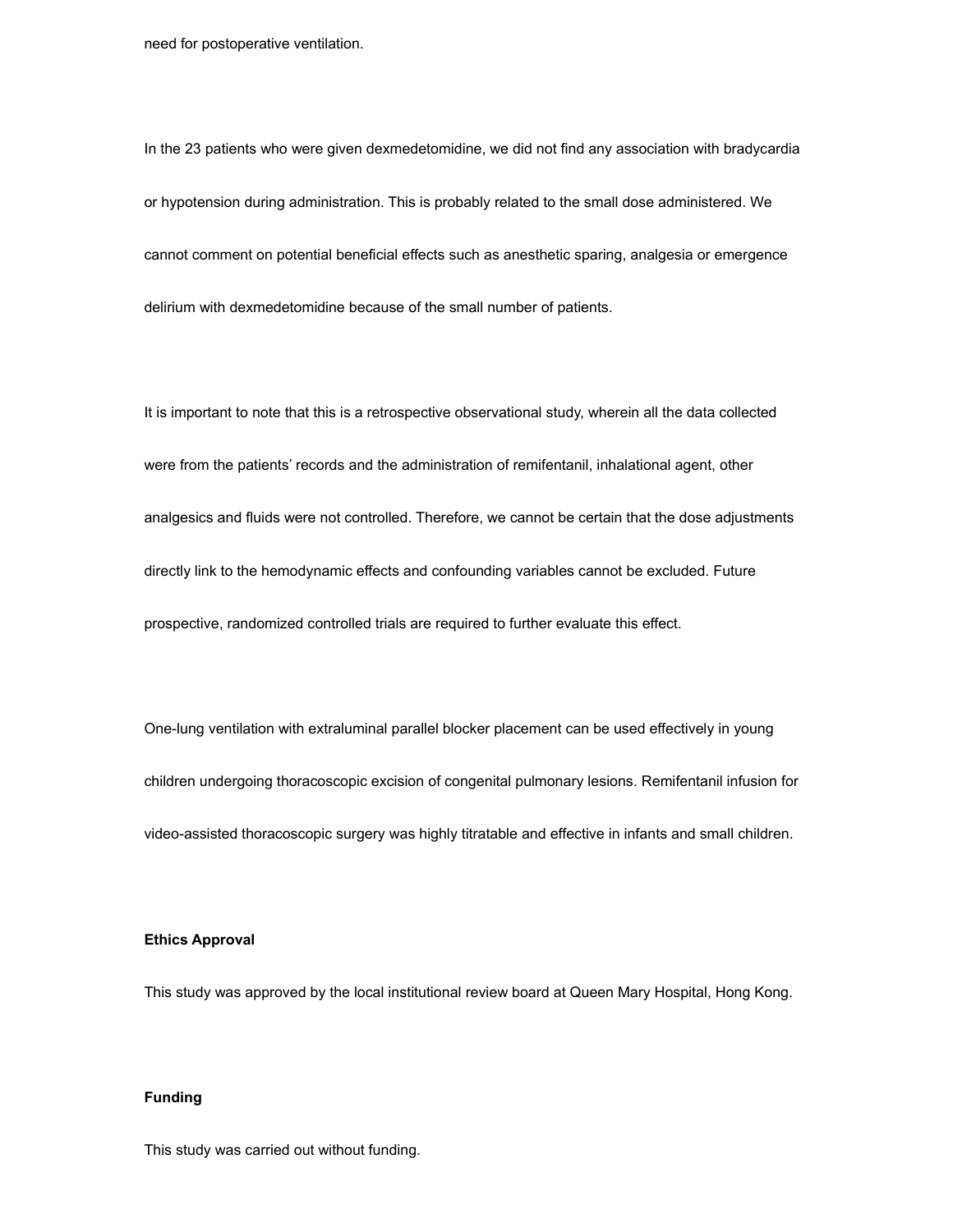## **Conflict of interest**

The authors report no conflict of interest.

#### **References**

1. Dell' Agenda C, Tadini B, Mosca F, Colnaghi M, Wesley J. Advantages of prenatal diagnosis and

early surgery for congenital cystic disease of the lung. J Perinat Med 1996; 24: 621-31.

2. Sauvat F, Michel JL, Benachi A, Emond S, Revillon Y. Management of asymptomatic neonatal cystic adenomatoid malformations. J PediatrSurg 2003; 38: 548-52.

3. Davenport M, Eber E. Long term respiratory outcomes of congenital thoracic malformations.

Semnin Fetal Neonatal Med 2012; 17(2): 99-104.

4. Weatherford DA, Stephenson JE, Taylor SM, Blackhurst D. Thoracoscopy versus thoracotomy: indications and advantages. Am Surg 1995; 61: 83-6.

5. Shah R, Reddy AS, Dhende NP. Video assisted thoracic surgery in children. J Minim Access Surg 2007; 3: 161-7.

6. Indalecio C, Juan L, Anton P, Araceli G, Steve R. Video-assisted thoracoscopic in infants. Eur J Cardiothoracic Surg 2006; 29: 997-1000.

7. Al Adawy ASA, et al. Two-lung versus single-lung ventilation in children undergoing video-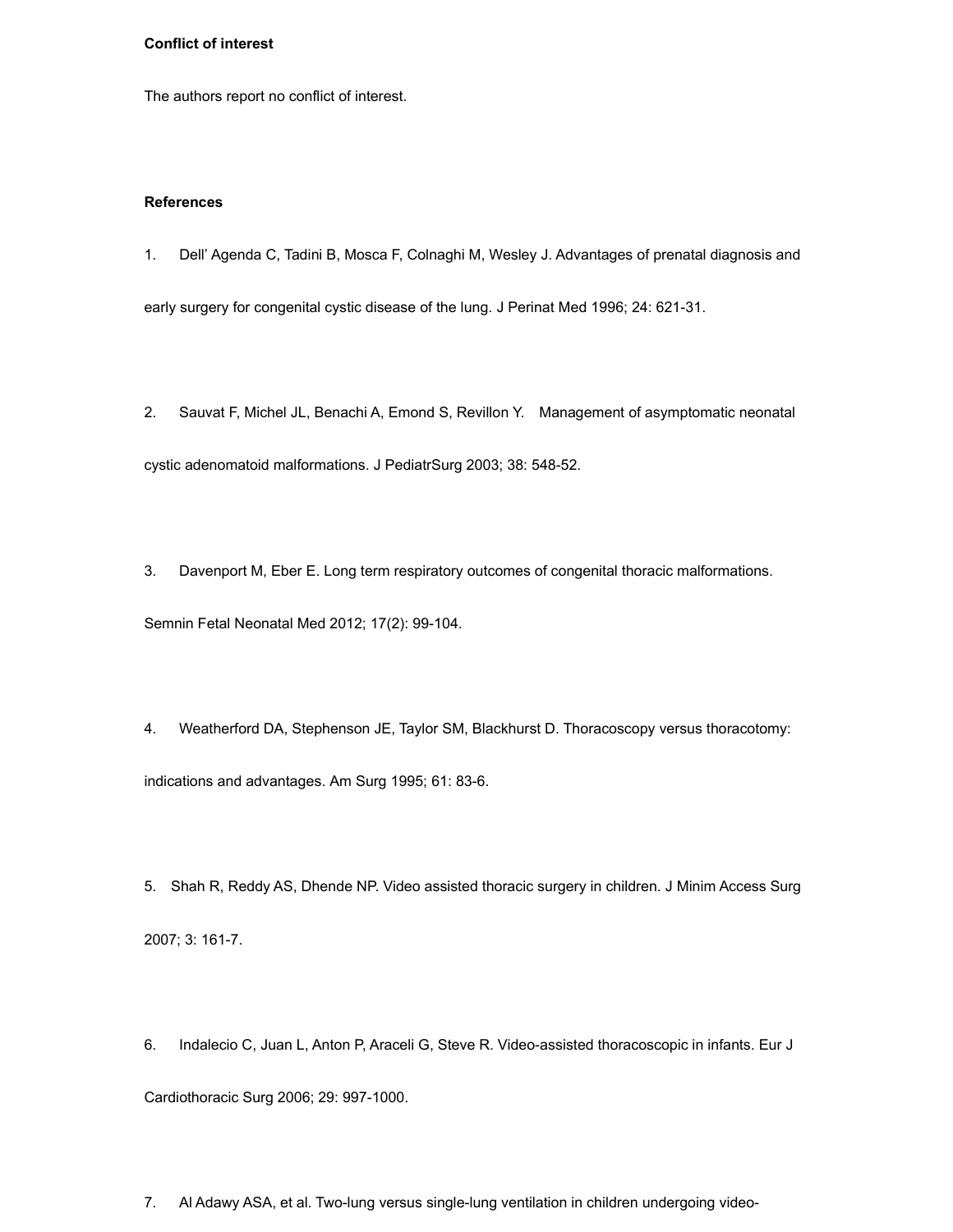assisted thoracoscopic repair of congenital diaphragmatic hernia. Egypt J Cardiothoracic Anesth 2012;

6(2): 42-9.

8. Levine M, Slinger P. Single-lung ventilation in pediatrics. Can J Anaesth 2002; 49: 221-5.

9. Wong KKY, Flake AW, Tibboel D, Rottier RJ, Tam PKH. Congenital pulmonary airway malformation: advances and controversies. The Lancet Child and Adolescent Health 2018; 2(4): 290-297

10. Fragen RJ, Fitzgerald PC. Effect of dexmedetomidine on the minimum alveolar concentration (MAC) of sevoflurane in adults aged 55 to 70 years. J. Clin Anesth 1999; 11:466-470

11. Bellon M, Le Bot A, Michelet D, et al. Efficacy of intraoperative dexmedetomidine compared with placebo for postoperative pain management: a meta-analysis of published studies. Pain Ther 2016; 5:63-80.

12. Sanders RD, Sun P, Patel S et al. Dexmedetomidine provides cortical neuroprotection: impact on anaesthetic-induced neuroapoptosis in the rat developing brain. Acta Anaesthesiol Scand 2010;

54:710-716

13. Wang X, Deng O, Liu B et al. Preventing emergence agitation using ancillary drugs with sevoflurane for pediatric anesthesia; a network meta-analysis. Mol Neurobiol 2016; DOI:

10.1007/s12035-016-0229-0. [Epub ahead of print]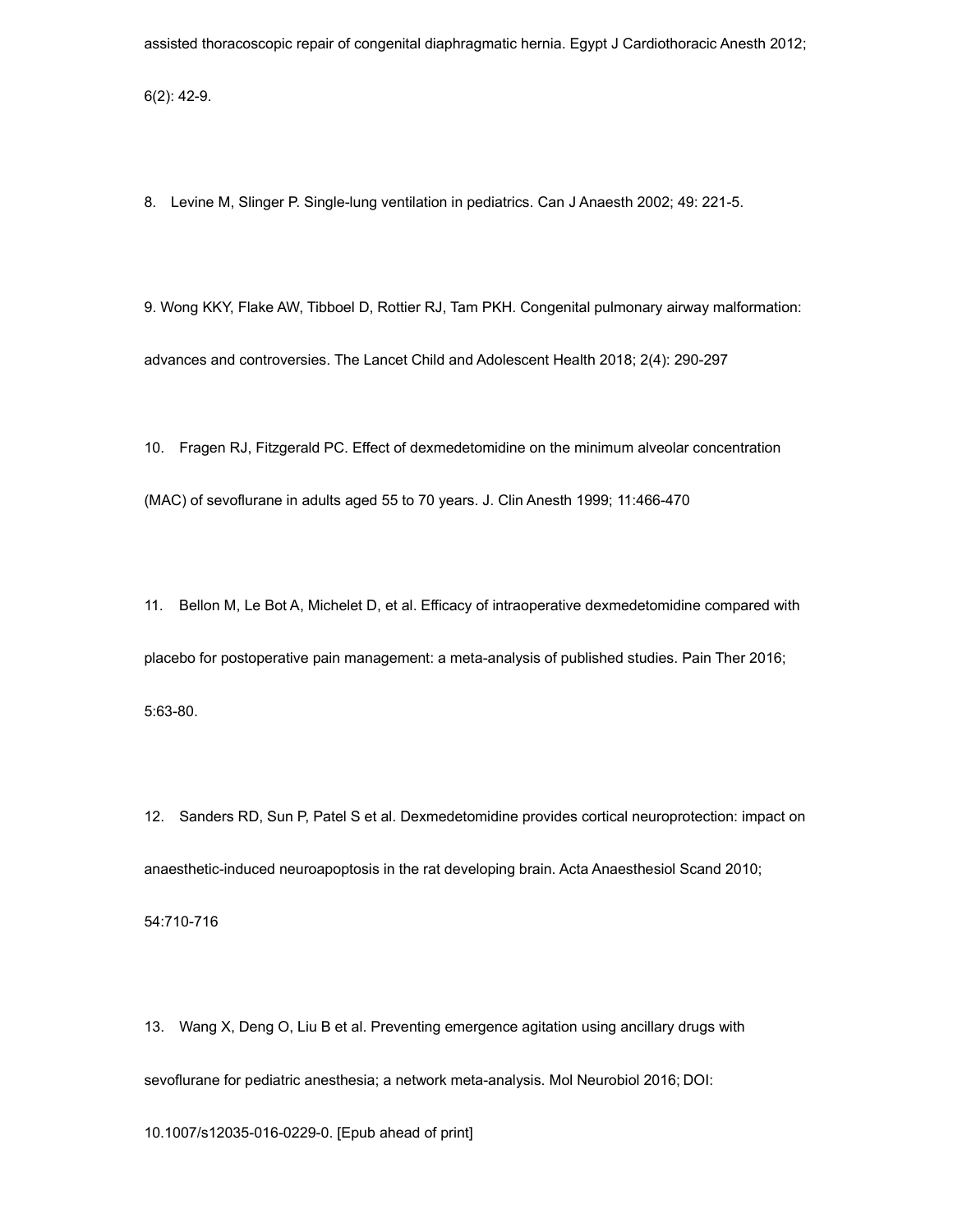14. CT Lau et al. Thoracoscopic resection of congenital cystic lung lesions is associated with better

post-operative outcomes. Pediatr Surg Int 2013; 29: 341-5.

15. Rothenberg SS: Thoracoscopic pulmonary surgery. Sem Pediatr Surg 2007; 16: 231-7.

16. Hammer GB, Fitzmaurice BG, Brodsky JB. Methods of single-lung ventilation in pediatric patients. Anesth Analg 1999; 89: 1429-9.

17. Hammer GB. Pediatric thoracic anesthesia. Anesth Analg. 2001; 92: 1449-64.

18. Pawar DK, Marraro GA. One lung ventilation in infants and children: Experience with Marraro double lumen tube. Pediatr Anesth 2005; 15: 204-364.

19. Wald SH, Mahajan MB, et al. Experience with the Arndt paediatric bronchial blocker. Br J Anaesth 2005; 94: 92-4.

20. Marciniak B, Fayoux P, Hebrard A, et al. Fluoroscopic guidance of Arndt endobronchial blocker placement for single-lung ventilation in small children. Acta Anaesthesiol Scand 2008; 52: 1003-05.

21. Borchardt RA, LaQuaglia MP, McDowall, et al. Bronchial injury during lung isolation in a pediatric patient. Anesth Analg 1998; 87: 324-5.

22. Tobias JD. Pediatric airway anatomy may not be what we thought: implications for clinical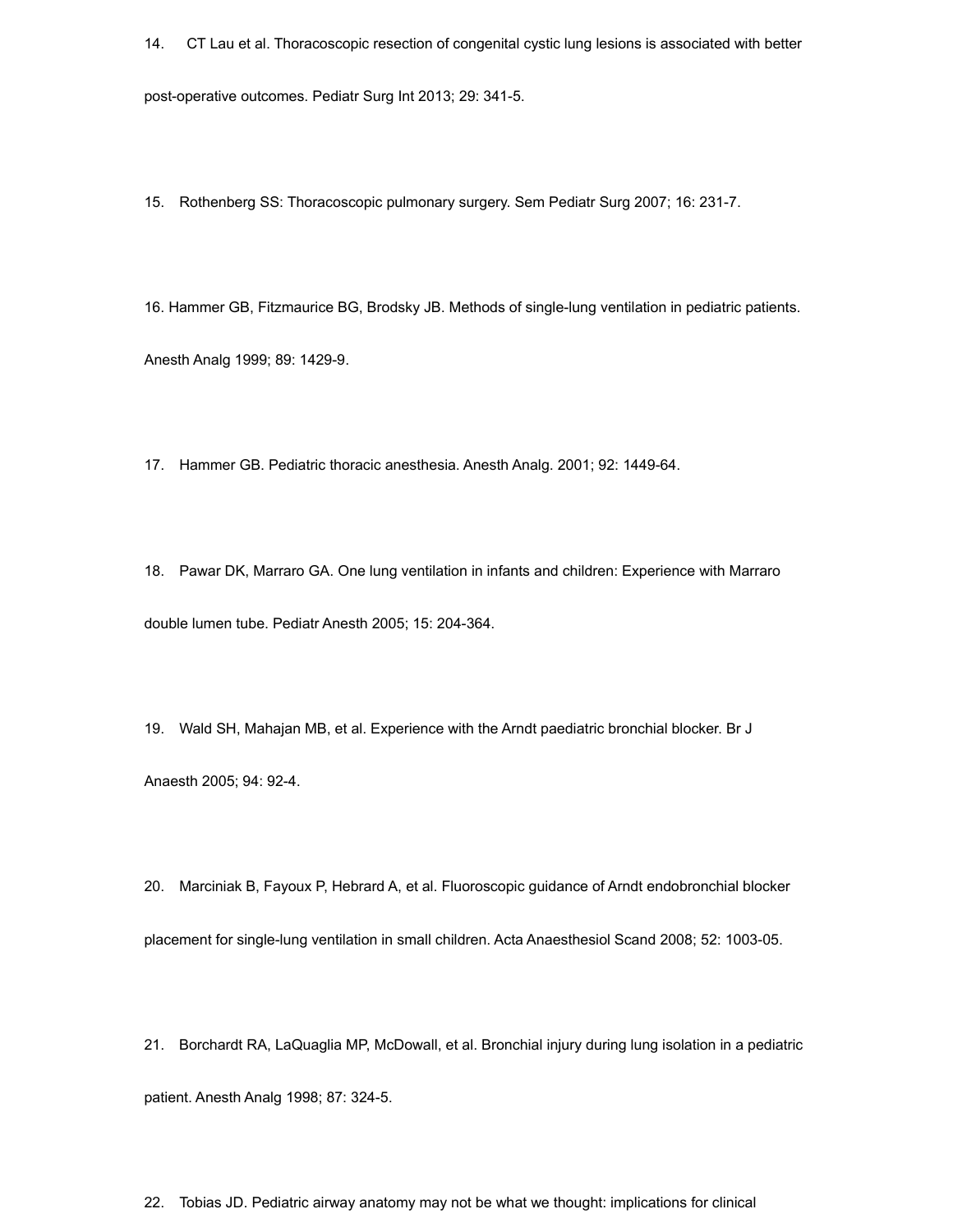23. Ahmed MM, et al. The therapeutic potential of intraoperative hypercapnea during video-assisted

thoracoscopy in pediatric patients. Anesth Analg 2008; 106:84-8.

24. Michel F et al. Experience with remifentanil-sevoflurane balanced anesthesia for abdominal

surgery in neonates and children less than 2 years. Pediatr Anesth 2008; 18: 532-8.

| Table 1: Demographic and surgical diagnosis of patients undergoing thoracoscopic resection of lung |           |  |  |  |  |  |
|----------------------------------------------------------------------------------------------------|-----------|--|--|--|--|--|
| lesions                                                                                            |           |  |  |  |  |  |
|                                                                                                    | $n$ (%)   |  |  |  |  |  |
| Sex                                                                                                |           |  |  |  |  |  |
| Male                                                                                               | 18 (58)   |  |  |  |  |  |
| Female                                                                                             | 13 (42)   |  |  |  |  |  |
| ASA physical status grade                                                                          |           |  |  |  |  |  |
| I                                                                                                  | 8(25.8)   |  |  |  |  |  |
| $\mathbf{I}$                                                                                       | 21(67.7)  |  |  |  |  |  |
| Ш                                                                                                  | 2(6.5)    |  |  |  |  |  |
| Age (months)                                                                                       |           |  |  |  |  |  |
| $3 - 12$                                                                                           | 17(54.8)  |  |  |  |  |  |
| $13 - 24$                                                                                          | 12(38.7)  |  |  |  |  |  |
| $> 24$                                                                                             | 2(6.5)    |  |  |  |  |  |
| Body Weight (kg)                                                                                   |           |  |  |  |  |  |
| < 10                                                                                               | 21 (67.8) |  |  |  |  |  |
| $10 - 20$                                                                                          | 9(29)     |  |  |  |  |  |
| > 20                                                                                               | 1(3.2)    |  |  |  |  |  |
| Diagnosis                                                                                          |           |  |  |  |  |  |
| Congenital Pulmonary Airway Malformation                                                           | 22(71)    |  |  |  |  |  |
| <b>Pulmonary Sequestration</b>                                                                     | 7(22.6)   |  |  |  |  |  |
| Lung Emphysema                                                                                     | 1(3.2)    |  |  |  |  |  |
| <b>Benign Cystic Lesion</b>                                                                        | 1(3.2)    |  |  |  |  |  |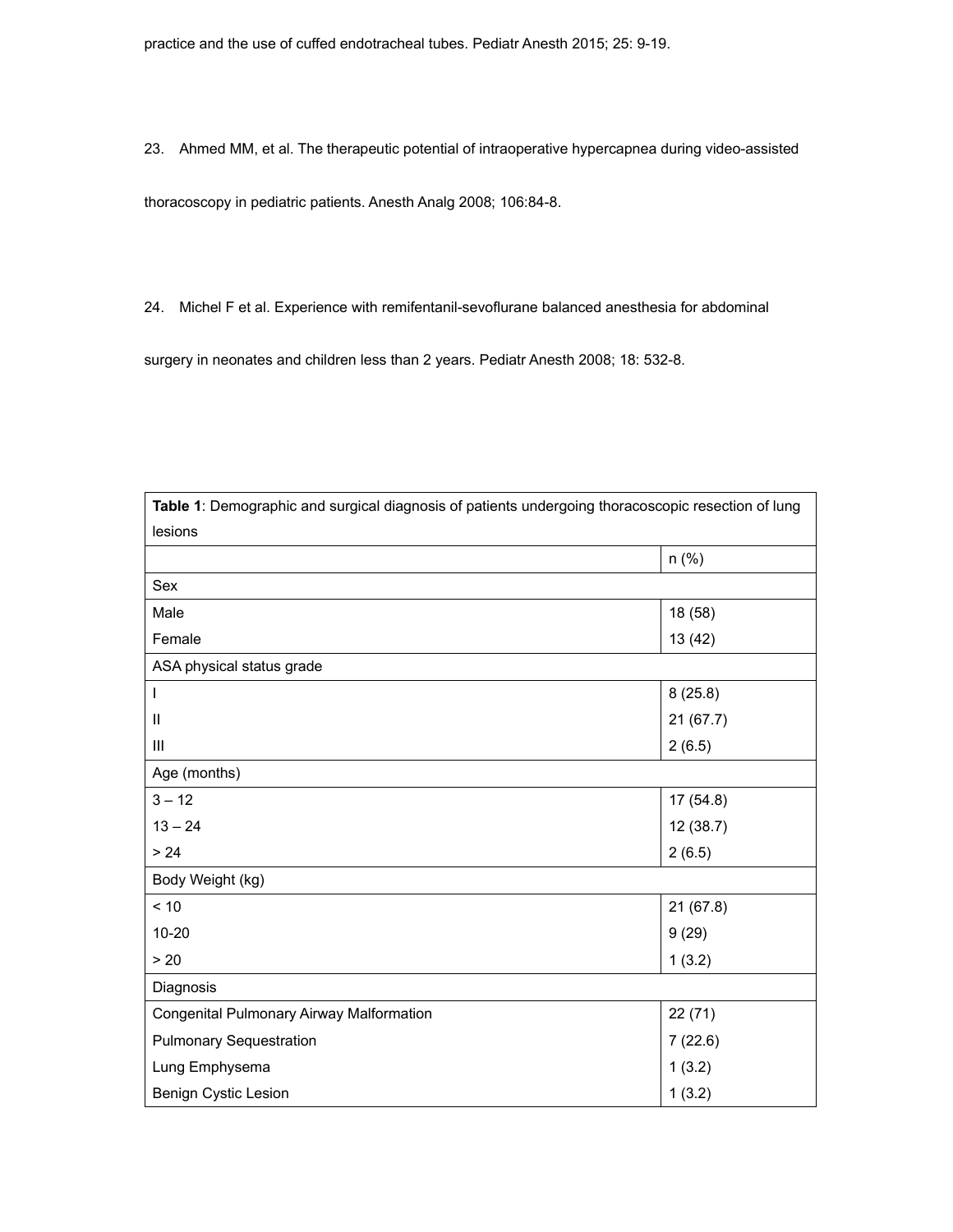| Table 2 : Characteristics of 31 patients who underwent thoracoscopic resection with an one-lung ventilation technique. M, male; F, female; LLL, left lower lobe; LUL, left |         |             |           |        |                      |                     |                 |                          |                       |                  |
|----------------------------------------------------------------------------------------------------------------------------------------------------------------------------|---------|-------------|-----------|--------|----------------------|---------------------|-----------------|--------------------------|-----------------------|------------------|
| upper lobe; RLL, right lower lobe; RUL, right upper lobe; LMB, left main bronchus; RMB, right main bronchus; CPAM, congenital pulmonary airway malformation;               |         |             |           |        |                      |                     |                 |                          |                       |                  |
| PS, pulmonary sequestration.                                                                                                                                               |         |             |           |        |                      |                     |                 |                          |                       |                  |
|                                                                                                                                                                            | Patient | Sex         | Age       | Weight | <b>Diagnosis</b>     | <b>Converted to</b> | Endotracheal    | <b>Bronchial Blocker</b> | <b>Isolation side</b> | <b>Success</b>   |
|                                                                                                                                                                            |         |             |           | (kg)   |                      | open                | tube            |                          |                       |                  |
| $\mathbf{1}$                                                                                                                                                               |         | F           | 20 months | 9.4    | LLL CPAM             | No                  | 4.0 uncuffed    | ? type and sizenot       | LMB                   | No               |
|                                                                                                                                                                            |         |             |           |        |                      |                     |                 | recorded                 |                       |                  |
| $\overline{2}$                                                                                                                                                             |         | M           | 4 months  | 6.8    | LUL CPAM             | No                  | 3.5 uncuffed    | 5F Arndt                 | LMB                   | Yes              |
| 3                                                                                                                                                                          |         | M           | 7 months  | 8.5    | LLL PS               | No                  | 4.0 uncuffed    | 5F Arndt                 | LMB                   | Yes              |
| 4                                                                                                                                                                          |         | M           | 4 months  | 6.4    | <b>RLL CPAM</b>      | Yes, bleeding       | 3.5 uncuffed    | 5F Arndt                 | <b>RMB</b>            | Yes              |
| 5                                                                                                                                                                          |         | М           | 13 months | 10     | LLL PS               | No                  | 4.0 uncuffed    | 4F Fogarty               | LMB                   | Yes              |
| 6                                                                                                                                                                          |         | M           | 7 months  | 8.9    | LLL CPAM             | No                  | 4.0 uncuffed    | 5F Arndt                 | LMB                   | Yes              |
| $\overline{7}$                                                                                                                                                             |         | M           | 17 months | 10.8   | <b>RLL CPAM</b>      | Yes, surgical       | 4.5 microcuffed | 5F Arndt*                | <b>RMB</b>            | Yes              |
|                                                                                                                                                                            |         |             |           |        |                      | difficulty          |                 | intraluminal             |                       |                  |
| 8                                                                                                                                                                          |         | M           | 9 months  | 9.4    | <b>RLL PS</b>        | No                  | 3.5 microcuffed | 4F Fogarty               | <b>RMB</b>            | Yes              |
| 9                                                                                                                                                                          |         | F           | 7 months  | 6.7    | LLL PS               | No                  | 4.0 uncuffed    | 3F Fogarty               | LMB                   | Yes              |
| 10                                                                                                                                                                         |         | M           | 8 months  | 8.2    | LLL PS               | No                  | 4.0 uncuffed    | 3F Fogarty               | LMB                   | Yes              |
| 11                                                                                                                                                                         |         | M           | 19 months | 9.3    | <b>RLL CPAM</b>      | No                  | 4.0 microcuffed | 4F Fogarty               | <b>RMB</b>            | Yes              |
| 12                                                                                                                                                                         |         | M           | 10 months | 9.7    | <b>RLL CPAM</b>      | No                  | 4.0 microcuffed | 4F Fogarty               | <b>RMB</b>            | Yes              |
| 13                                                                                                                                                                         |         | F.          | 18 months | 9.9    | <b>RLL CPAM</b>      | No                  | 4.0 microcuffed | 5F Arndt                 | <b>RMB</b>            | Yes              |
| 14                                                                                                                                                                         |         | M           | 13 months | 10.1   | <b>RLL CPAM</b>      | Yes, oxygen         | 3.5 microcuffed | 4F Fogarty               | <b>RMB</b>            | Yes              |
|                                                                                                                                                                            |         |             |           |        |                      | desaturation        |                 |                          |                       |                  |
| 15                                                                                                                                                                         |         | M           | 8 months  | 7.9    | LUL Congenital       | No                  | 4.0 microcuffed | 4F Fogarty               | LMB                   | Yes              |
|                                                                                                                                                                            |         |             |           |        | emphysema            |                     |                 |                          |                       |                  |
| 16                                                                                                                                                                         |         | M           | 9 months  | 10.2   | <b>RLL CPAM</b>      | Yes, bleeding       | 3.5 microcuffed | 4F Fogarty               | <b>RMB</b>            | Yes              |
| 17                                                                                                                                                                         |         | F           | 18 months | 9.6    | <b>RLL CPAM</b>      | No                  | 3.5 microcuffed | 5F Arndt                 | <b>RMB</b>            | Yes              |
| 18                                                                                                                                                                         |         | F           | 5 years   | 23.9   | <b>RLL CPAM</b>      | Yes, surgical       | 5.0 microcuffed | 5F Arndt                 | <b>RMB</b>            | Yes              |
|                                                                                                                                                                            |         |             |           |        | (recurrent)          | difficulty          |                 |                          |                       |                  |
| 19                                                                                                                                                                         |         | $\mathsf F$ | 5 months  | 4.3    | <b>Cystic Lesion</b> | No                  | 3.0 microcuffed | 4F Fogarty               | <b>RMB</b>            | Yes              |
| 20                                                                                                                                                                         |         | F.          | 16 months | 10     | RUL CPAM             | No                  | 3.5 microcuffed | 5F Arndt                 | RMB                   | Yes              |
| 21                                                                                                                                                                         |         | F.          | 3 years   | 13.3   | LLL CPAM             | No                  | 4.5 microcuffed | 5F Arndt                 | LMB                   | Yes balloon leak |
| 22                                                                                                                                                                         |         | F.          | 12 months | 11.6   | RUL CPAM             | No                  | 4.0 microcuffed | <b>4F Fogarty</b>        | <b>RMB</b>            | Yes              |
| 23                                                                                                                                                                         |         | F           | 12 months | 9.6    | LLL CPAM             | No                  | 3.5 microcuffed | 5F Arndt                 | LMB                   | Yes              |
| 24                                                                                                                                                                         |         | M           | 8 months  | 7.7    | LLL CPAM             | No                  | 3.5 microcuffed | 4F Fogarty               | LMB                   | Yes              |
| 25                                                                                                                                                                         |         | F.          | 19 months | 9.4    | LLL CPAM             | No                  | 4.0 microcuffed | 4F Fogarty               | LMB                   | Yes              |
| 26                                                                                                                                                                         |         | M           | 13 months | 11.1   | <b>RLL CPAM</b>      | No                  | 3.5 microcuffed | 4F Fogarty               | RMB                   | Yes              |
| 27                                                                                                                                                                         |         | M           | 16 months | 9.7    | RLL CPAM             | No                  | 3.5 microcuffed | 5F Arndt                 | RMB                   | Yes              |
| 28                                                                                                                                                                         |         | F.          | 11 months | 8.5    | <b>RLL PS</b>        | No                  | 3.5 microcuffed | 4F Fogarty               | <b>RMB</b>            | Yes              |
| 29                                                                                                                                                                         |         | M           | 21 months | 10.7   | RLL CPAM             | No                  | 4.0 microcuffed | 5F Arndt                 | <b>RMB</b>            | Yes              |
| 30                                                                                                                                                                         |         | М           | 7 months  | 7.9    | LLL PS               | No                  | 3.5 microcuffed | 4F Fogarty               | LMB                   | Yes              |
| 31                                                                                                                                                                         |         | F.          | 6 months  | 7.8    | LLL CPAM             | No                  | 3.0 microcuffed | 4F Fogarty               | LMB                   | Yes              |